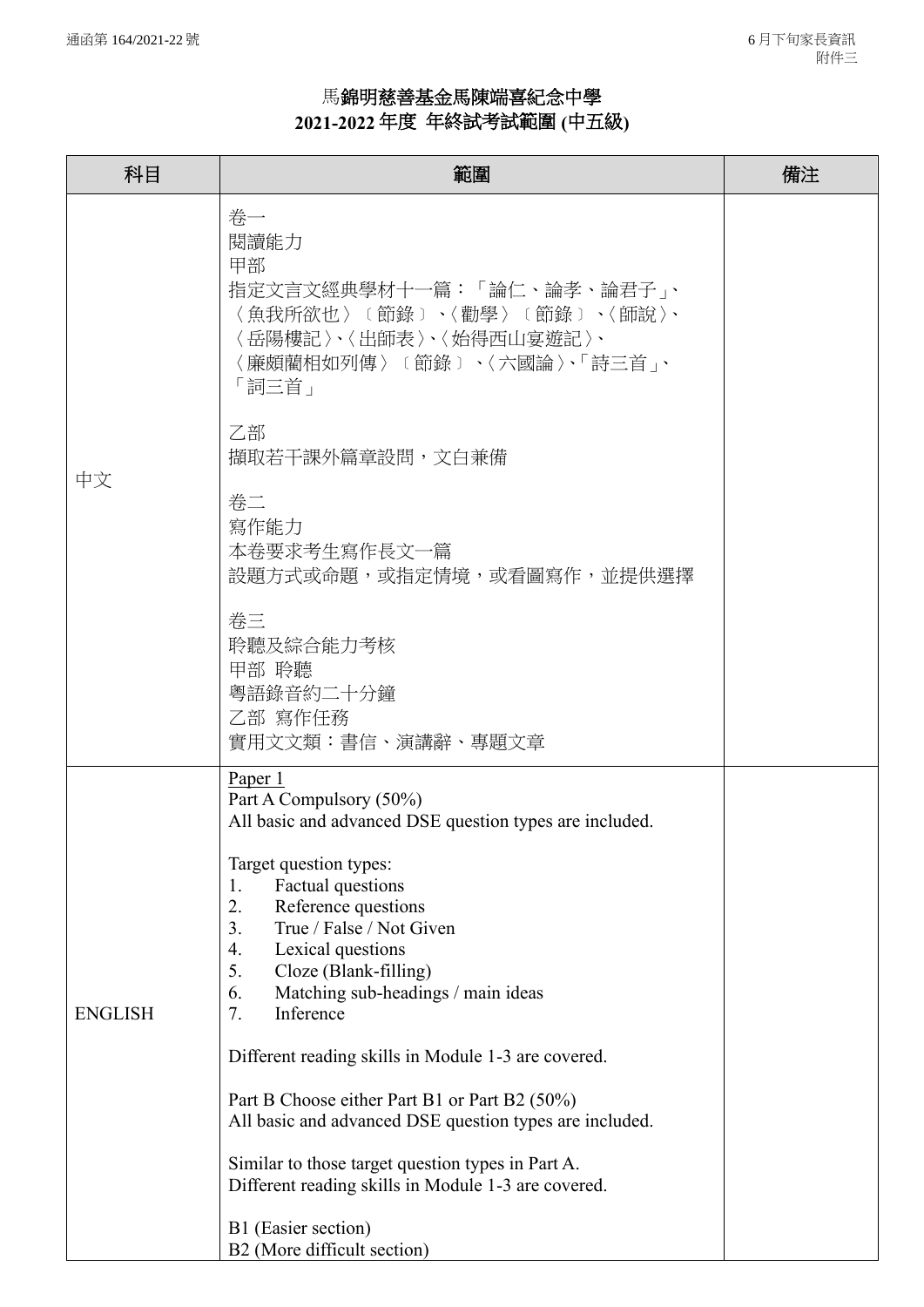|             | Paper 2<br>Part A Compulsory (40%)<br>Part B Choose 1 out of 3 questions $(60\%)$<br>Paper 3<br>Part A Compulsory (50%)<br>Listening tasks<br>Part B Choose either Part B1 or Part B2 (50%)<br>Integrated tasks<br>B1 (Easier section)<br>B2 (More difficult section)<br>Paper <sub>4</sub><br>Part A Group interaction<br>10 mins: preparation<br>8 mins: group discussion<br>Part B Individual Response<br>No preparation time<br>1 min: individual response |                    |
|-------------|----------------------------------------------------------------------------------------------------------------------------------------------------------------------------------------------------------------------------------------------------------------------------------------------------------------------------------------------------------------------------------------------------------------------------------------------------------------|--------------------|
| 數學          | 第1至21章及甲1題型                                                                                                                                                                                                                                                                                                                                                                                                                                                    | 可使用考評局核<br>准之計算機應考 |
| 數學<br>(單元二) | DSE 考核範圍                                                                                                                                                                                                                                                                                                                                                                                                                                                       | 可使用考評局核<br>准之計算機應考 |
| 通識          | 個人成長與人際關係、今日香港、全球化、能源科技與環境                                                                                                                                                                                                                                                                                                                                                                                                                                     |                    |
| 中國歷史        | 甲部課程及乙部課程                                                                                                                                                                                                                                                                                                                                                                                                                                                      |                    |
| 地理          | 消失中的綠色樹冠 單元 6.1-6.6,<br>動態的地球 單元 8.2-8.6<br>地圖閱讀技能                                                                                                                                                                                                                                                                                                                                                                                                             | 須帶備量角器、<br>間尺、計數機  |
| 經濟          | 單元 1至 21 (Bk1 - 4全本)                                                                                                                                                                                                                                                                                                                                                                                                                                           |                    |
| 企財(會計)      | 卷一:營商環境與管理導論、會計導論、個人理財<br>卷二:財務會計1及2                                                                                                                                                                                                                                                                                                                                                                                                                           |                    |
| 企財(商業)      | 卷一:營商環境與管理導論、會計導論、個人理財<br>卷二:市場營銷管理及人力資源管理                                                                                                                                                                                                                                                                                                                                                                                                                     |                    |
| 物理          | 第 3A 冊、3B 冊、第 4 冊 (第一課至第三課)                                                                                                                                                                                                                                                                                                                                                                                                                                    |                    |
| 化學          | 第20-23、28-46章                                                                                                                                                                                                                                                                                                                                                                                                                                                  | 須帶備計算機             |
| 生物          | 卷一:單元1至22<br>卷二:選修單元1及2                                                                                                                                                                                                                                                                                                                                                                                                                                        |                    |
| 資訊及通訊科技     | 11-20 課、選修 1-14 課                                                                                                                                                                                                                                                                                                                                                                                                                                              |                    |